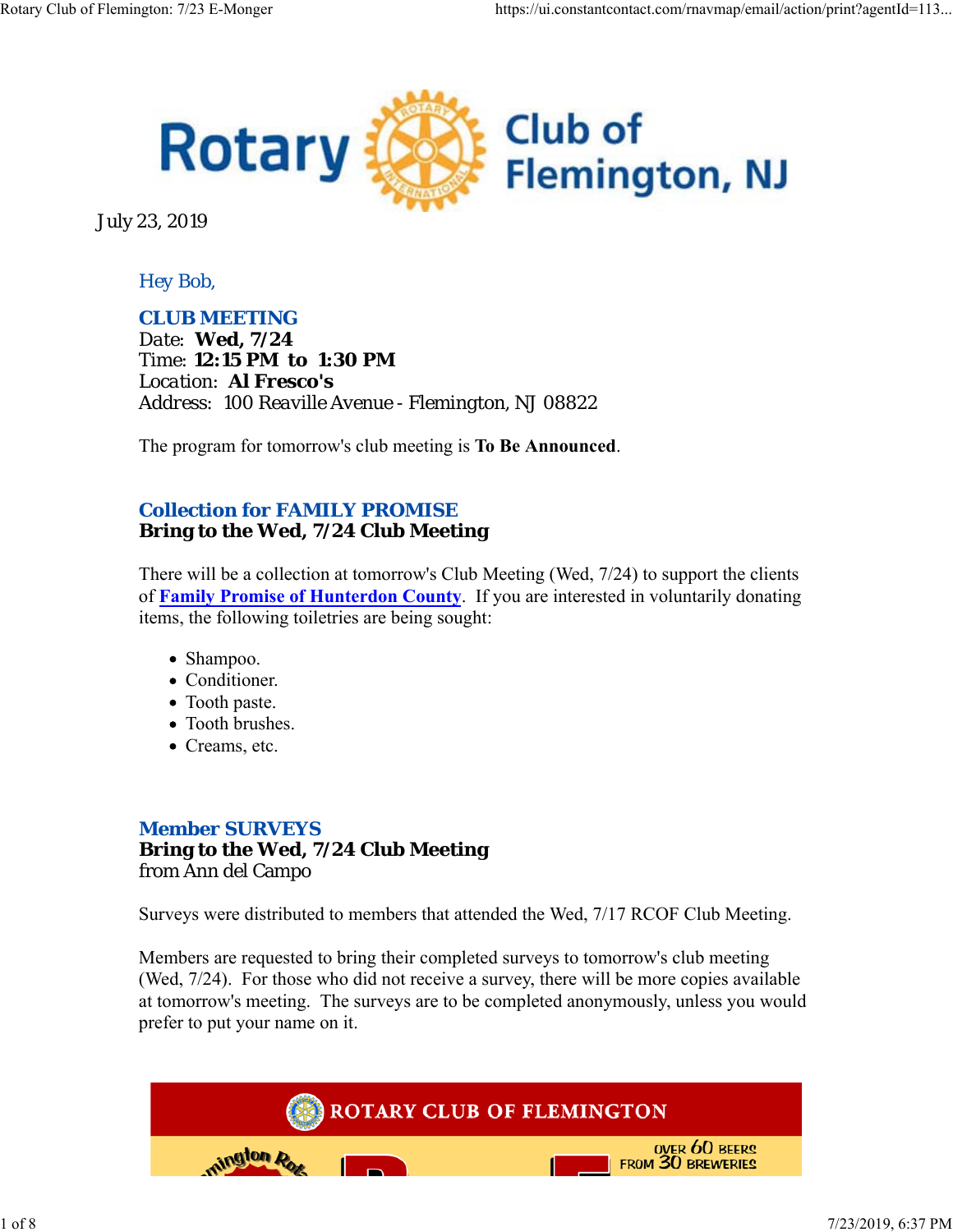

# *RIDES for JOHN ZULLO*

#### **From Sandy Clark Updated 7/23/2019**

The following is an updated schedule for driving John Zullo to Wednesday Rotary meetings during the next several weeks. This will be revised as necessary in each weekly E-Monger. Scheduled drivers should contact Sandy Clark at least 24 hours before the Wednesday meeting if they are unable to drive. At the same time, John will call the scheduled driver at least a day in advance if he does not plan to attend the meeting.

## **Schedule of Drivers for John Zullo**:

- July 24 No Ride Needed
- July 31 Dick Stothoff
- Aug. 7 Harry Mazujian
- Aug. 14 Sandy Clark
- Aug. 21 Terry Martin
- Aug. 28 Ken Skowronek



## *Interact Club at H.C.R.H.S*

Ann Del Campo and Harry Mazujian are attending Interact Meetings at H.C.R.H.S. and will be sharing activities and updates as they learn about them.



## *Follow Us on Facebook*

The Rotary Club of Flemington is on Facebook with two (2) different Facebook pages! One page is for all information about the Rotary Club of Flemington. The second page is

dedicated to the BeerFest event. Click the links below to access our Facebook pages: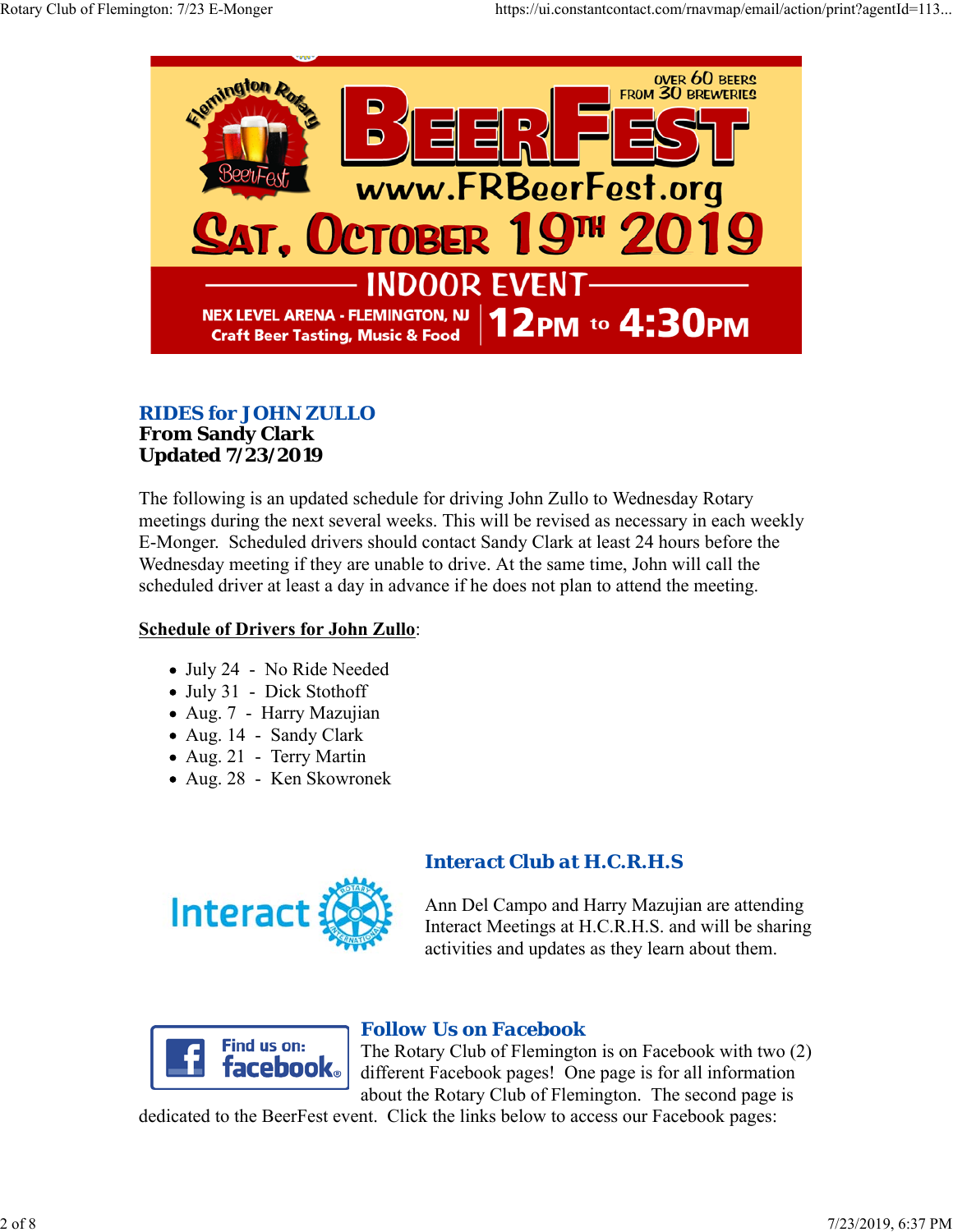- Rotary Club of Flemington, NJ
- Flemington Rotary BeerFest



### *The Flemington Rotary MEMBER DIRECTORY Is Updated on the Website*

A PDF copy of the Club Directory kept on the club website, located on the password protected "**Members Only**" page. To access this, simply goto **www.FlemingtonRotaryNJ.org** and click on "Members

Only" in the upper left. The page is password protected. If you do not have the password, simply email us and request it.

If you see any updates that need to be made (a change of address, email, phone number, something is not listed correctly, etc.), please email Sandy Clark and request any changes to be made. **Click Here** to generate an email to Sandy.



## *SPEAKERS & PROGRAMS BEING SOUGHT*

**Jeff Moore**, our Program Chair, is looking for speaker & program ideas for upcoming meetings. If you have any leads, please pass them onto Jeff, who will follow-up to schedule the speaker.

**Click here** to generate an email directly to Jeff.



## *HUNTERDON COUNTY CHAMBER OF COMMERCE*

As you know, the Rotary Club of Flemington is a member of the H.C. Chamber of Commerce. This enables all Rotarians the ability to attend a Chamber function as a "member". If someone asks you what your business is, you would explain that you are a member representing the Rotary Club of Flemington. **Click Here** to visit the Chamber website for a listing of upcoming events.

## *ROTARY DISTRICT 7475 NEWS*

**Click Here** to read the current news from our Rotary District 7475.

## *UPCOMING CLUB MEETING PROGRAMS:*

Wed, 7/31: TBA.

Wed, 8/07: TBA.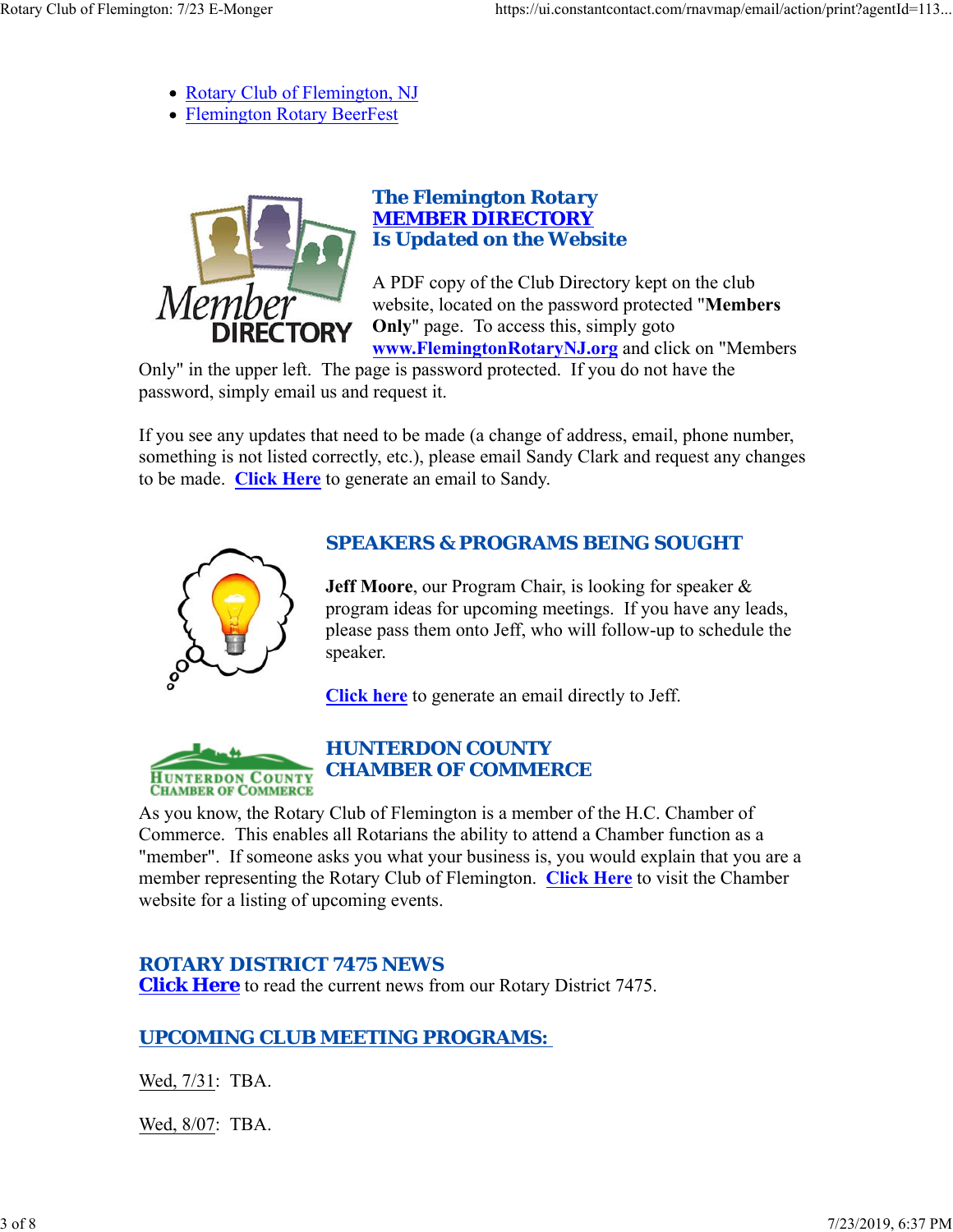Wed, 8/14: TBA. Wed, 8/21: TBA. Wed, 8/28: TBA.

Wed, 9/04: TBA. Wed, 9/11: **District Governor Official Visit**: DG Ray Freaney Wed, 9/18: TBA. Wed, 9/25: TBA.

### *UPCOMING DATES TO NOTE:*

Next RCOF Board Meeting: Wed, TBA at 5:30 PM (Usually the 3<sup>rd</sup> Wed). **Next BeerFest Meeting:** Wed, 8/21 at 6:30 PM (Usually the 3<sup>rd</sup> or 4th Wed). Next Membership Meeting: Wed, TBA at 1:30 PM (Usually the 2<sup>nd</sup> Wed).

**Upcoming RCOF Club Events, Fundraisers, Fellowship Events, Etc**.: 10/19 (Sat): Flemington Rotary BeerFest (Nex Level Arena)

**Rotary District 7475 Events & Functions:** TBA: To Be Announced

#### *COMMITTEE LIST:*

**Click Here** to download the listing of all current Club Committee's and its members.

#### *"MEMBERS ONLY" WEBSITE:*

#### **Click Here for the Members Only section of the website to find:**

- 1) The "Membership Proposal Form" to propose a new member.
- 2) New Member Information.
- 3) An Online Copy of the Club Membership Directory.
- 4) A Link to All Photos Albums of the Club.

#### *ROTARY WEBSITE LINKS:*

Rotary International: **www.Rotary.org** Rotary District 7510: **www.RotaryNJ.org**

#### *NEARBY ROTARY CLUB MEETINGS:*

As A Rotarian, you are Welcome to attend a Rotary Club meeting anywhere in the world. Click here for the Rotary Club Locator App. Or see below for some local meetings:

Mondays

**Lambertville/New Hope** (6:30 pm) - Lambertville Station Restaurant; 11 Bridge Street, Lambertville NJ 08530

Tuesdays

**Whitehouse** (12:15 pm) - The Rail; 157 Main Street, Whitehouse Station, NJ 08889 **Princeton** (12:15 pm) - The Nassau Club; 6 Mercer Street, Princeton, NJ 08540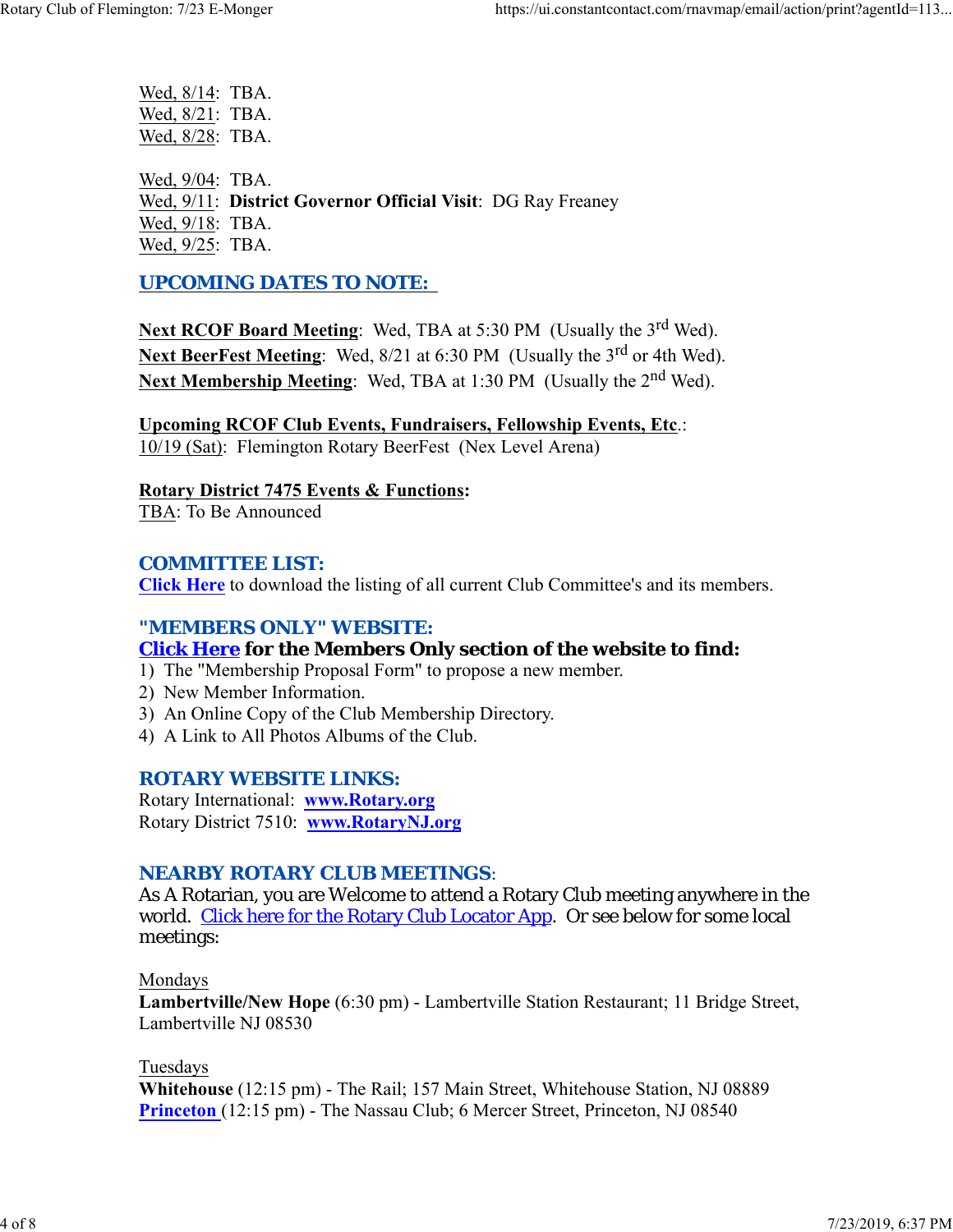Wednesdays

**Branchburg Township** (7:30 am): Stoney Brook Grille; 1285 Route 28, North Branch, NJ 08876

**Flemington** (12:15pm): Al Fresco's Restaurant; 100 Reaville Ave, Flemington, NJ 08822 **Hillsborough Township** (6:15 pm): The Landing Restaurant; 311 Amwell Road, Hillsborough, NJ 08844

#### Thursdays

**Clinton Sunrise** (7:30 am): Clinton Fire House; Old Hwy. 22 & New Street, Clinton, NJ 08809

**Montgomery/Rocky Hill** (7:30am): Cherry Valley Country Club; 125 Country Club Drive, Skillman, NJ 08558

**Somerville/Bridgewater** (12:15 pm): Raritan Valley Country Club; 747 State Route 28, Bridgewater, NJ 08807

**Trenton** (12:15 pm): Trenton Country Club; 201 Sullivan Way, West Trenton, NJ 08628

Fridays

**North Hunterdon** (12:15 pm): Mountain View Chalet; 154 Route 173, Asbury, NJ 08802

**Princeton Corridor** (12:15pm): Hyatt Regency; 102 Carnegie Center, Rt. 1 North, Princeton, NJ 08540

#### eClub

**Rotary eClub of Hunterdon Horizon**: View website for meetings or online makeups.

# RI President's Call for Action in **2019-2020**: **"Rotary Connects The World" Rotary Club of Flemington, NJ - Our 95th Year**

Founded October 3, 1923 \* Charter #1529 \* District 7475

| Club President                   | Ann del Campo                                 |
|----------------------------------|-----------------------------------------------|
| President-Elect                  | <b>Kyle Fogarty</b>                           |
| Secretary                        | <b>Harry Mazujian</b>                         |
| Treasurer, General               | <b>Terry Ownes</b>                            |
| Treasurer, Lunch                 | <b>Ken Skowronek</b>                          |
| <b>Board Member</b>              | Nik Kritharis (immediate Past-President)      |
| <b>Board Member</b>              | <b>Sandy Clark</b>                            |
| Sergeant-at-Arms                 | <b>Johanna Ruberto</b>                        |
| R.I. President                   | <b>Mark Daniel Maloney (Decatur, Alabama)</b> |
| District Governor (DG)           | <b>Ray Freaney (Madison)</b>                  |
| District Governor Elect (DGE)    | M. Ann Walko (Watchung-Warren)                |
| District Governor Designee (DGD) | <b>Shelby Rhodes (Skylands)</b>               |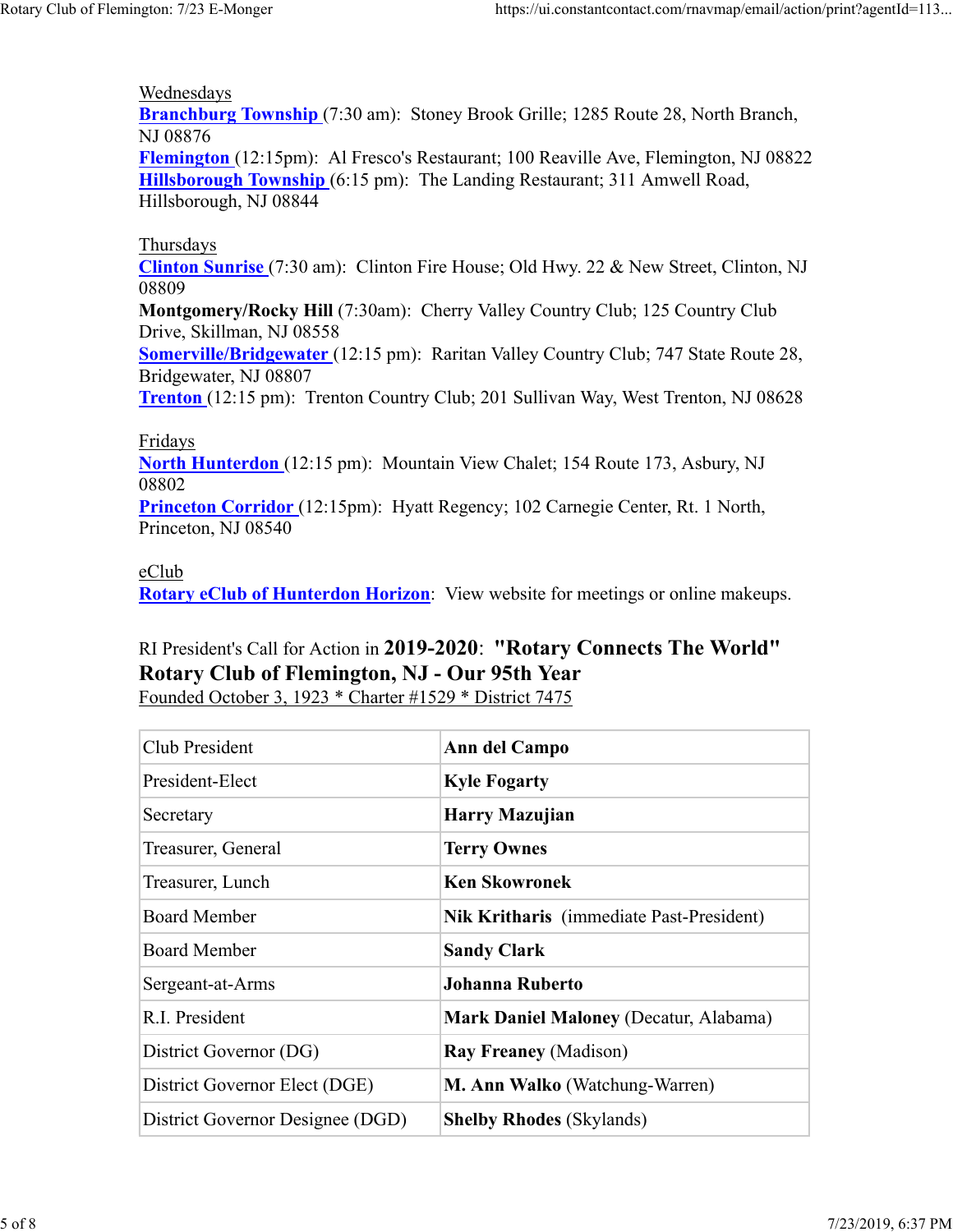Assistant District Governor (ADG) **John Shockley** (Branchburg) Club Meetings: **Wednesday, 12:15 pm, Al Fresco's** 100 Reaville Avenue - Flemington, NJ 08822

## **Flemington Rotary Foundation - Officers**

Note terms run from July 1 through June 30th for the years listed

| President      | <b>Bob Chittenden</b> (2018 - 2023) |
|----------------|-------------------------------------|
| Vice-President | <b>Bob Newland</b> (2018 - 2022)    |
| Secretary      | <b>Sandy Clark</b> (2017 - 2020)    |
| Treasurer      | <b>Nik Kritharis (2019-2024)</b>    |
| Board Member   | <b>D.J.</b> Wright $(2017 - 2021)$  |



**MISSION STATEMENT:** The mission of Rotary International is to assist and guide Rotarians and Rotary clubs to accomplish the Object of Rotary to ensure Rotary's continuing relevance and to help build a better world, emphasizing service activities by individuals and groups that enhance the quality of life and human dignity, encouraging high ethical standards, and creating greater understanding among all people to advance the search for peace in the world.

**THE OBJECT OF ROTARY:** The object of Rotary is to encourage and foster the ideal of service as a basis of worthy enterprise and, in particular, to encourage and foster:

**1st**: The development of acquaintance as an opportunity for service;

**2nd**: High ethical standards in business and professions, the recognition of the worthiness of all useful occupations, and the dignifying of each Rotarian's occupation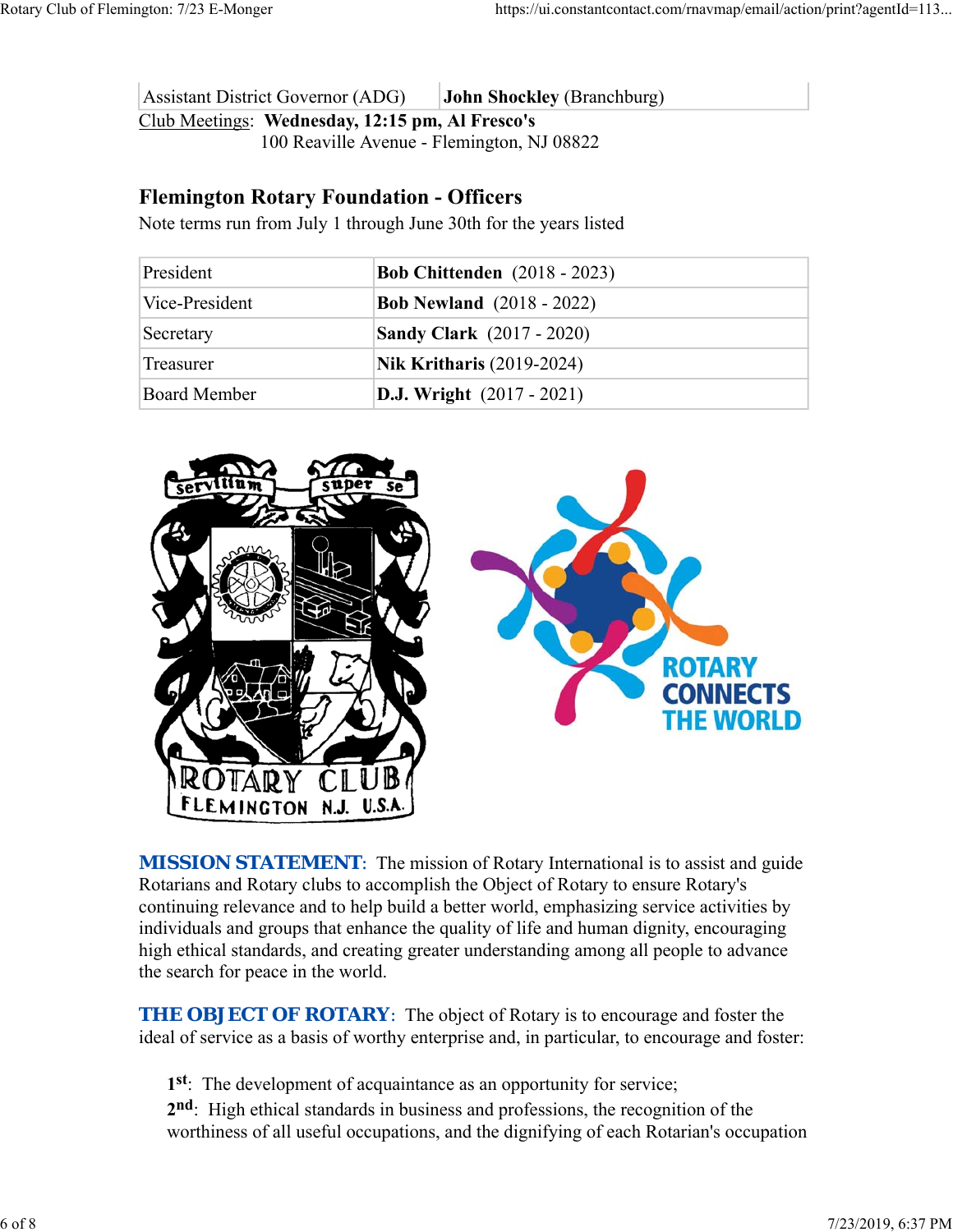as an opportunity to serve society;

**3rd**: The application of the ideal of service in each Rotarian's personal, business and community life;

**4th**: The advancement of international understanding, goodwill, and peace through a world fellowship of business and professional persons united in the ideal of service.

#### **THE 4-WAY TEST:** "Of the things we think, say or do:

- **1st**: Is it the Truth?
- 2<sup>nd</sup>: Is it Fair to all concerned?
- **3rd**: Will it build goodwill and better friendships?
- **4th**: Will it be beneficial to all concerned?"

### *ROTARY's AVENUE'S OF SERVICE*:

**1)** Through **Club Service**, we have fun, build lasting friendships, and make sure that our club runs well.

**2)** Through **Vocational Service**, we volunteer our professional skills to serve others and promote integrity in everything we do.

**3)** Through **Community Service**, we address local needs and work with our community to bring lasting improvements.

**4)** Through **International Service**, we meet humanitarian needs around the globe and promote world understanding and peace.

**5)** Through **Youth Service**, we work with young people to help them become the next generation of leaders, visionaries, and peacemakers.

### **2019-2020 CLUB MEMBER ROSTER Rotary Club of Flemington, NJ**

Current Number of Members: 35

| <b>Rotarian</b>                   | <b>Member Since</b> | <b>Classification</b>           |
|-----------------------------------|---------------------|---------------------------------|
| Bohler, Herbert C. (Herb)         | 1977                | <b>Specialty Advertising</b>    |
| Chittenden, Robert L. (Bob)       | 2003                | M.E.F.P. Consulting Engineering |
| Clark, Arthur L. (Sandy)          | 1987                | Printing                        |
| Davidson, James G. (Jim)          | 2002                | <b>Rubber Products</b>          |
| del Campo, Ann                    | 2016                | Scientist & Farmer              |
| Ferrari, Frederick J. (Fred)      | 1964                | Orthodontia                     |
| Fisher, Charles H. (Charlie)      | 1961                | <b>Funeral Services</b>         |
| Fisher, Thomas H. (Tom)           | 2012                | Property & Casualty Insurance   |
| Fogarty, Kyle M.                  | 2017                | Financial Advisor               |
| Harrison, Jeffrey (Jeff)          | 1996                | Psychotherapy                   |
| Hyatt, Frederic D. (Fred)         | 2017                | Retired - Aerospace             |
| Kamnitsis, Christopher P. (Chris) | 2001                | <b>Financial Planning</b>       |
| Kritharis, Nikolaos (Nik)         | 2016                | Dentistry                       |
| Liebross, Ira                     | 1997                | <b>Family Medicine</b>          |
| Loew, Darren                      | 2002                | Orthodontics                    |